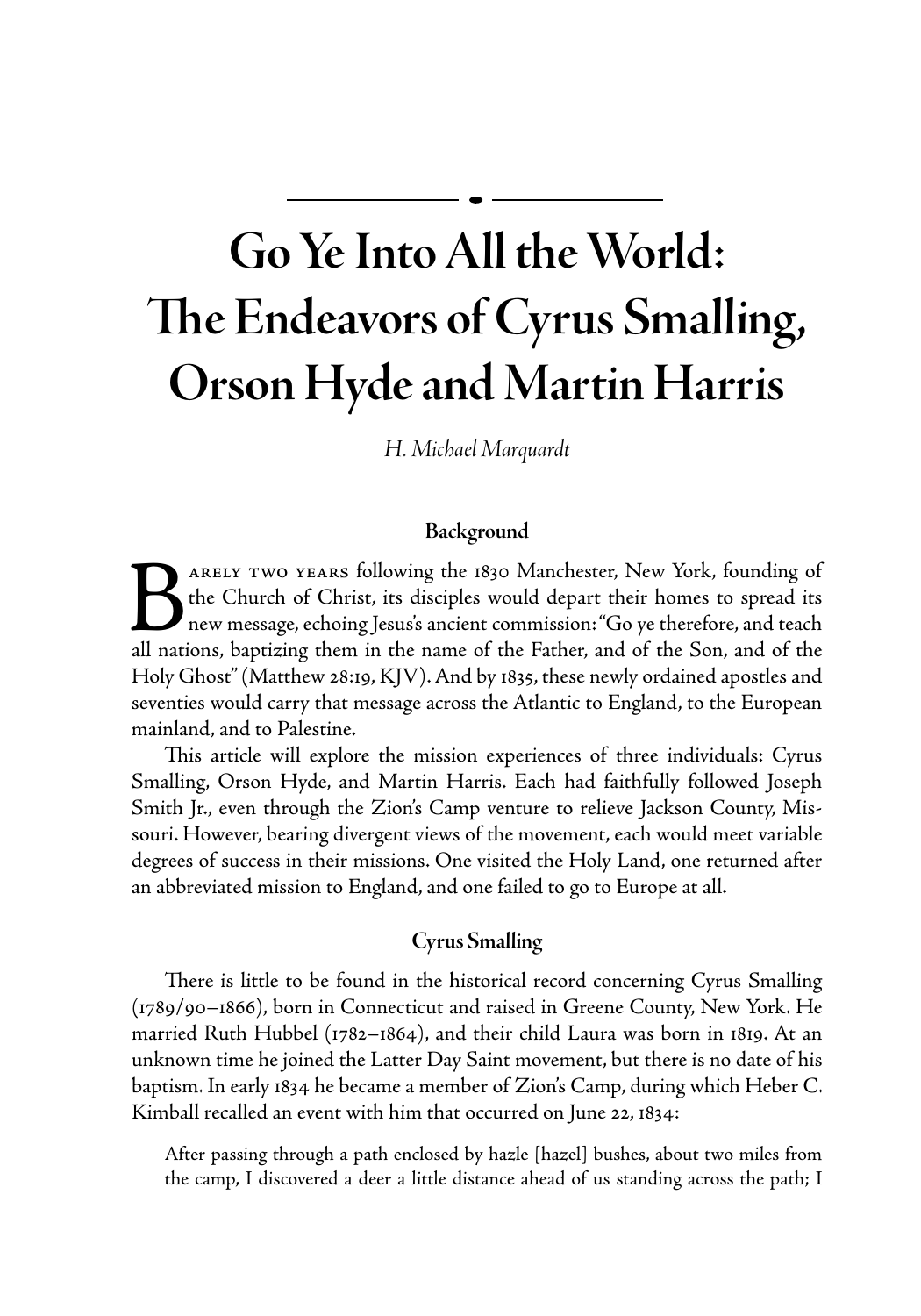made motions to Brother Smalling, and he, drawing up his rifle over my shoulder, which served for a rest, fired and hit the deer just behind the shoulder, it ran a few rods and fell. We cut a pole and fastening it on the pole, got it on our shoulders and carried it along to the camp. When we got to the camp we dressed it and divided it among the different companies, and had an excellent feast.<sup>1</sup>

On June 24, 1835, Smalling received a patriarchal blessing in Kirtland, Ohio, from Patriarch Joseph Smith Sr., which said of him, "If thou art faithful unto thy calling thou shalt go forth and proclaim the word of truth, and nothing shall stay thee."2 A few days later he was ordained to the Apostleship of the First Quorum of the Seventy, replacing Ezra Thayer who had been a seventy from circa March to May 2, 1835. In the early church, members of the Quorum of the Seventy were considered apostles in the sense of "one who is sent." Smalling's June 30 ordination by Joseph Smith Jr., Oliver Cowdery, and Sidney Rigdon was recorded in Joseph Sr.'s official record book.He was promised:

Thou shalt preach to nations that thou knowest not of at this time: thou shalt go to the islands of the seas.… Thou shalt go to Europe and preach the gospel to the kings of the earth. Thou shalt stand before bishops, archbishops and lord bishops, and even the pope himself.3

The blessing indicated that during his mission to Europe he would stand before Pope Gregory XVI<sup>4</sup>. In the meantime, Smalling served two years in the First Quorum of Seventy and then joined the high priest quorum. He is listed as a clerk in one meeting<sup>5</sup> and served periodically on the high council.<sup>6</sup>

Internal strife arose in the church early in 1837, stemming from problems with the Mormons' financial institution, the "Kirtland Safety Society Anti-Banking Company."7 On April 9, 1837, in the Kirtland Temple Joseph Smith "proclaimed that Severe Judgment awaited those Characters that professed to be his friends & friends

<sup>1. &</sup>quot;Extracts from H. C. Kimball's Journal," *Times and Seasons* 6, no. 3 (February 15, 1845): 804.

<sup>2.</sup> Patriarchal Blessing Book 1:24, LDS Church History Library, Salt Lake City. See H. Michael Marquardt, comp., *Early Patriarchal Blessings of The Church of Jesus Christ of Latter-day-Saints.* (Salt Lake City: Smith-Pettit Foundation, 2007), 33. There were two names erased in Joseph Smith Sr.'s patriarchal blessing book: Oliver Cowdery and Cyrus Smalling.

<sup>3.</sup> Patriarchal Blessing Book 1:24–25, LDS Church History Library; see also Matthew C. Godfrey, Brenden W. Rensink, Alex D. Smith, Max H. Parkin and Alexander L. Baugh, eds., *Documents, Volume 4: April 1834– September 1835* (Salt Lake City: Church Historian's Press, 2016), 4:352–53.

<sup>4. (</sup>Bartolomeo Cappellari, 1785–1846) whose papacy lasted from 1831 until his death in 1846.

<sup>5. &</sup>quot;We the high council at Kirtland," *Latter Day Saints' Messenger and Advocate* 2, no. 5 (February 1836): 271.

<sup>6.</sup> Kirtland High Council Minute Book, 208, (May 23, 1836); 210, 212–13 ( June 16, 1836) and 264 (November 30, 1837), LDS Church History Library.

<sup>7.</sup> See H. Michael Marquardt, "Quorum of Apostles: Actions of Dissent at Kirtland," *John Whitmer Historical Association Journal* 35, no. 2 (Fall/Winter 2015): 1–11.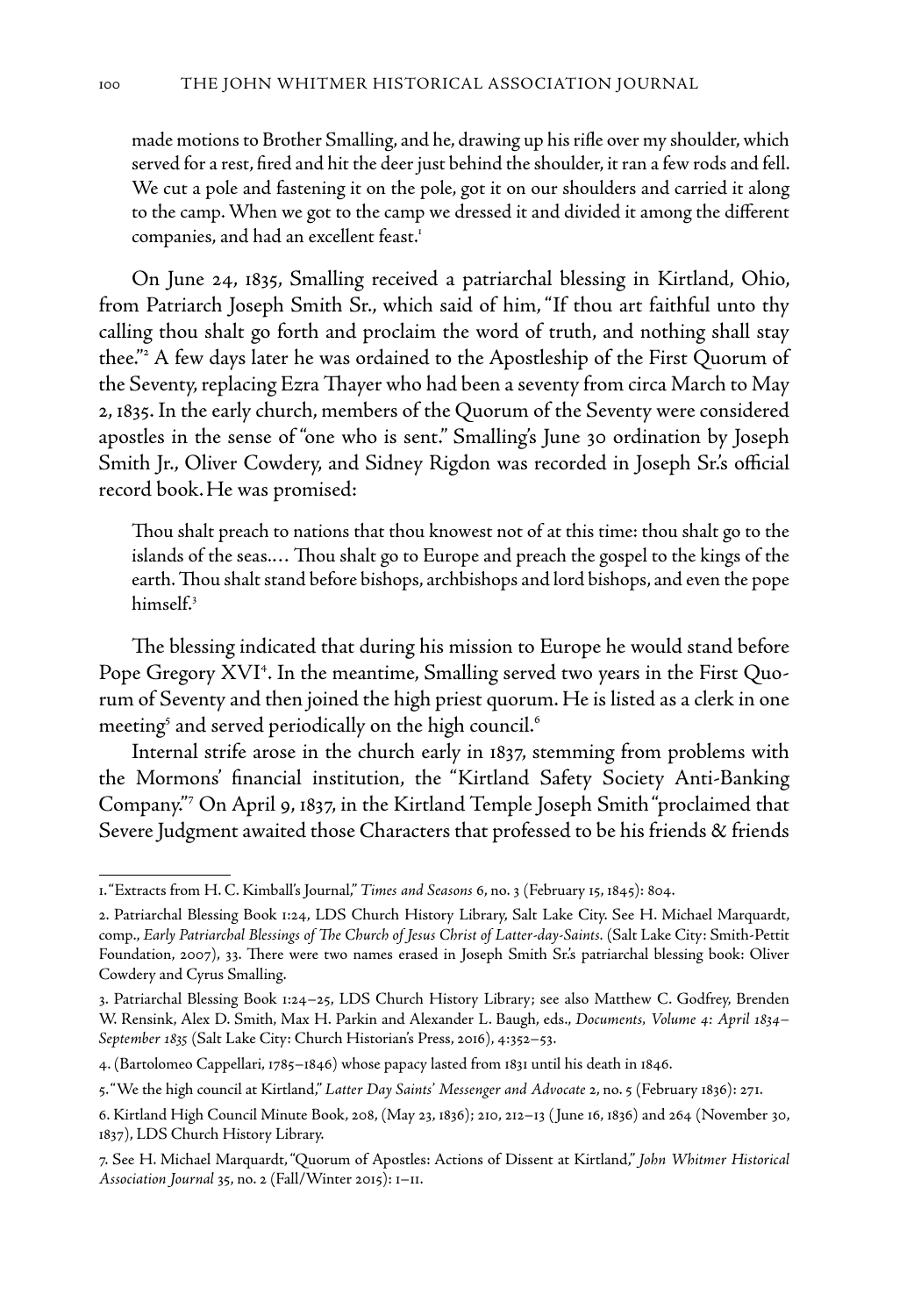to humanity & the Kirtland Safety Society But had turned tr[a]itors & opposed the Currency  $\&$  its friends which has given power in to the hands of the enemy  $\&$  oppressed the poor Saints."8

During the last week in December 1837 some members who yet believed in the Book of Mormon were excommunicated for rejecting Smith's leadership. It is not known if any of these members were present at the High Council meeting that leader John Smith would recall in a letter to his son, George A. Smith:

The spiritual condition at this time is gloomy also. I called the High Council together last week and laid Before <them> the case of a compan<y> of Decenters [Dissenters] 28 persons where [were] upon mature Discussion proceeded to cut them off from the chh [church]; the Leaders were Cyrus Smalling Joseph Coe Martin Harris Luke Johnson John Boynton and W[arren] W Parrish. We have cut off Between 40 & 50 from the Chh Since you Left<sup>9</sup>

Thus, Cyrus Smalling did not go on his mission to Europe, nor did he see the pope or the various bishops.

But this did not end Smalling's church activities. On January 7, 1838, a notice was read and attached to one of the doors of the Kirtland Temple mentioning that a meeting would be held in ten days "to elect Trustees for said Church for the purpose of being inco[r]porated a body politic according to law." On the January 17 three men "were unanimously chosen Trustees of said Society, viz: Joseph Coe, Martin Harris, & Cyrus Smalling." The next day they took their oath of office.<sup>10</sup>

In a March 1838 letter George A. Smith related a further division in the church:

Last Sabbath A division arose among the Parish party abou[t] the Book of mormon John Boyington W Parish L Johnson and others said it was nonsense Martin Harris then bore testimony of its truth and said all would [be] dam[ned] that rejected it C. Smalling J Coe and others declaired his testimony was true<sup>11</sup>

At Nauvoo, Illinois, Jonathan H. Holmes signed an affidavit in 1843 stating:

Somewhere about five years ago, more or less, Say in August 1837, one Cyrus Smalling and others, took from the possession of the Church of Jesus Christ of Later day Saints, in Kirtland[,] Ohio, a large Book called the 'blessing book,' therein the care and hands

<sup>8.</sup> Scott G. Kenney, ed., *Wilford Woodruff's Journal*, 9 vols. (Midvale, UT: Signature Books, 1983–85), 1:138.

<sup>9.</sup> John and Clarissa Smith, to George A. Smith, January 1, 1838, George A. Smith Papers, MS 1322, Box 9, Folder 1, LDS Church History Library; handwriting written above the line is indicated by angled brackets<>; added notations to letter by Andrew Jenson are omitted.

<sup>10.</sup> Geauga County, Ohio, Execution Docket 1831–1835, microfilm no. 1,289,257, item 1, LDS Family History Library, Salt Lake City, Utah. This entry was located by Lachlan Mackay.

<sup>11.</sup> George A. Smith to Josiah and Nancy Fleming, March 29, 1838 etc., George A. Smith Papers, MS 1322, Box 10, Folder 9, LDS Church History Library.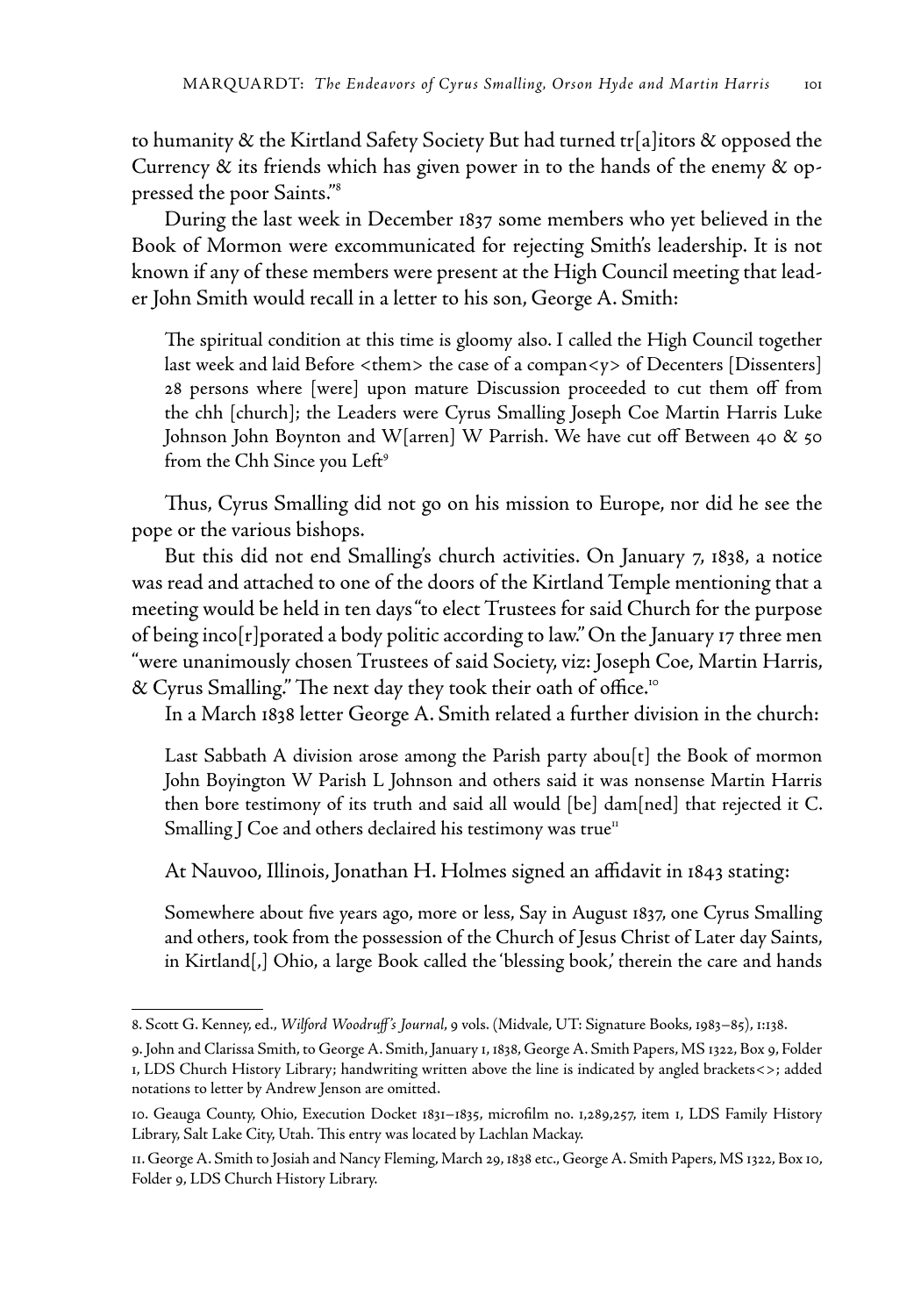of Joseph Smith [Senior], and that he or they have from that time kept said Book concealed. and that he verily believes the said Book is now concealed in the house of Hiram Kimball in this city and saith no furthe[r].<sup>12</sup>

The book was retrieved that same day as recorded by Willard Richards, "the book obtained when Hiram Kimball came to Joseph[']s & heard a general expose of the frauding of Oliver Granger."13

Smalling wrote a letter in March 1841 in which he described the supposed activities of the Kirtland Safety Society in Kirtland a few years earlier.14 Mark L. Staker explained, "Smalling's history of the Kirtland banking experiment is useful for understanding the kinds of stories about the effort in circulation at the time, but it likely contains little accurate information. I have accepted Smalling's claims as accurate only when another source confirms them."15

Although Cyrus Smalling appeared to have great potential in the mission field, events were less than expected. Like some Kirtland dissenters, he wrote a disapproving letter. It is not known when he left Kirtland, but by 1850 he was living in Michigan with his wife Ruth and their daughter Laura. He died at Attica, Lapeer County, Michigan on February 18, 1866.

#### **Orson Hyde**

As early settlers often considered America to be a holy land, many cities, towns, and villages were named after places in the Bible. The Book of Mormon itself was but one of many narratives portraying a New Jerusalem on the American landscape. As described by Allen and Leonard in 1992, "The Puritans saw themselves as a covenant people, commissioned by God to build a New Jerusalem, or a City of Zion, an exemplary community that all could observe and emulate."<sup>16</sup>

Orson Hyde was baptized into the Church of Christ on October 2, 1831, the "first Sunday in October,"17 barely a month before a November 3 revelation declaring

<sup>12.</sup> Affidavit of Jonathan H. Holmes, February 7, 1843, Joseph Smith Collection, MS 155, Box 4, Folder 8, LDS Church History Library.

<sup>13.</sup> Joseph Smith Journal, entry of February 7, 1843, kept by Willard Richards, Joseph Smith Collection, MS 155, LDS Church History Library.

<sup>14.</sup> Cyrus Smalling to "Dear Sir," March 10, 1841, in E. G. Lee, *The Mormons, or, Knavery Exposed* (Philadelphia: Webber & Fenimore, 1841), 12–15.

<sup>15.</sup> Mark Lyman Staker, *Hearken, O Ye People: The Historical Setting of Joseph Smith's Ohio Revelations* (Salt Lake City: Greg Kofford Books, 2009), 504n27.

<sup>16.</sup> James B. Allen and Glen M. Leonard, *The Story of the Latter-day Saints*, 2nd ed. rev. and enlarged (Salt Lake City: Deseret Book Company, 1992), 11. For additional views see Gershon Greenburg, *The Holy Land in American Religious Thought, 1620–1948* (Lanham, MD: University Press of America, 1994).

<sup>17.</sup> Manuscript History Book A-1:154, in the handwriting of William W. Phelps, recorded circa January 1843, LDS Church History Library. Dean C. Jessee, ed., *The Papers of Joseph Smith: Autobiographical and Historical*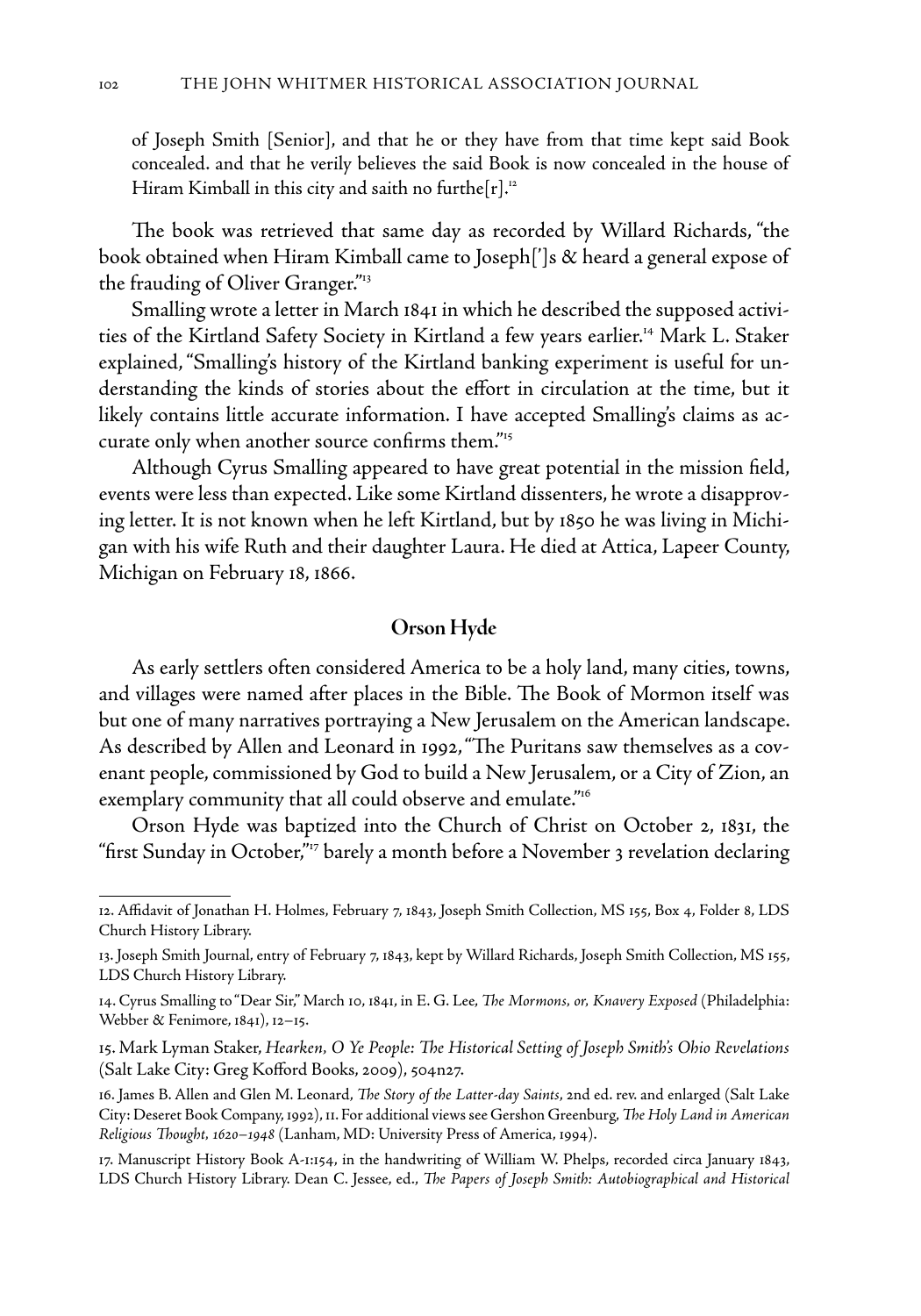that those among the Gentiles should "flee unto Zion. & let they which be of Judah flee unto Jerusalem, unto the Mountains of the Lord[']s house."18 Two months later at a conference held in January 1832 at Amherst, Ohio, Hyde and Samuel Harrison Smith were assigned missionary duties in the eastern states. The two left Kirtland on their mission on February 1. A notice printed the following month in the *Painesville Telegraph* read as follows:

They [the Mormons] have made one of their young fanatics [Orson Hyde] believe that he is a descendant of, or belongs to the tribe of Judah, & that it is his duty to repair to Jerusalem, to preach Mormonism, or assist in restoring to Jews their ancient city. He some time since [February 1] took up his march for Boston."<sup>19</sup>

The following month Joseph Smith reported that the two witnesses mentioned in Revelations 11 were "two prophets that are to be raised up to the Jewish nation in the last days … to prophecy to the Jews after they are gathered and have built the city of Jerusalem in the Land of their Fathers."<sup>20</sup> He was thereby hinting that Orson Hyde would play such a role in the gathering of the Jews by going to Jerusalem himself. In February 1835 Hyde was selected as one of the original twelve Mormon apostles and began to study Hebrew in Kirtland the following year under Joshua Seixas.<sup>21</sup>

The prayer for dedication of the Kirtland Temple had instructed to, "have mercy upon the children of Jacob, that Jerusalem, from this hour, may begin to be redeemed; And the yoke of bondage may begin to be broken off from the house of David; And the children of Judah may begin to return to the lands which thou didst give to Abraham, their father."<sup>22</sup> Testifying at a trial on the following June 3, Hyde was asked "Has there ever been any difficulty between yourself and [ Joseph] Smith?" He answered, "Yes, there has been at times about the printing business and concerning [Grandison] Newell."<sup>23</sup> When Heber C. Kimball was set to depart to open the missionary work in England, Hyde came in and "begged forgiveness," asking if he could join Heber on his mission<sup>24</sup> rather than travel to Jerusalem.

*Writings* (Salt Lake City: Deseret Book, 1989), 1:364.

<sup>18.</sup> Robin Scott Jensen, Robert J. Woodford, and Steven C. Harper, eds., *Revelations and Translations: Manuscript Revelation Books, Facsimile Edition* (Salt Lake City: Church Historian's Press, 2009, 204–5; LDS Doctrine and Covenants 133:12–13; Community of Christ Doctrine and Covenants 108:4.

<sup>19. &</sup>quot;Mormonism," *Painesville Telegraph* 3, no. 39, March 13, 1832, 3.

<sup>20.</sup> Jensen et al, Revelations and Translations: Manuscript Revelation Books, Facsimile Edition, 264–65; LDS Doctrine and Covenants 77:15.

<sup>21.</sup> Dean C. Jessee, Mark Ashurst-McGee and Richard L. Jensen, eds., *Journals, Volume 1: 1832–1839* (Salt Lake City: Church Historian's Press, 2008), 1:187 (February 16, 1836); 1:191 (March 2, 1836).

<sup>22.</sup> LDS Doctrine and Covenants 109:62–64, March 27, 1836.

<sup>23. &</sup>quot;Much interest and anxiety," *Painesville Telegraph*, new series, 3, no. 23, June 9, 1837.

<sup>24.</sup> William Shepard and H. Michael Marquardt, *Lost Apostles: Forgotten Members of Mormonism's Original Quorum of Twelve* (Salt Lake City: Signature Books, 2014), 144.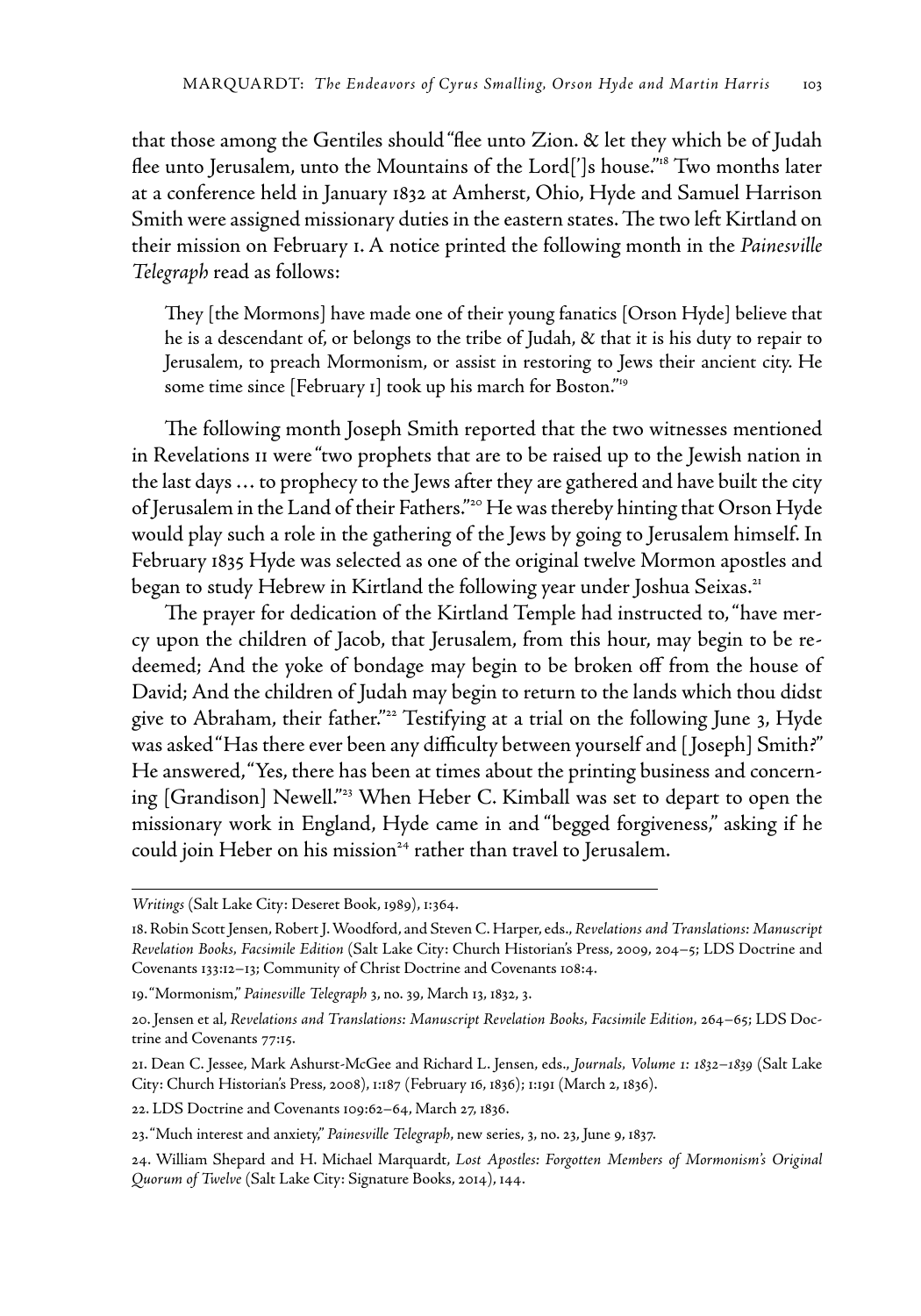While some dissenters remained in Kirtland in 1838, the same sorts of problems were besetting the Mormons in Missouri, and the militant Danite organization was adding to the turmoil.<sup>25</sup> The Mormon complicity in the violence upset apostle Thomas B. Marsh sufficiently that he drew up an affidavit confirming his observations. On October 25, 1838, Orson Hyde co-signed the affidavit about Mormon involvement and "confirmed the existence and activities of the Danite Band, and told of the threats against dissenters and others who refused to take up arms in conflict."<sup>26</sup>

As a result, Hyde was out of favor with the Quorum of the Twelve for a time. However, on June 27, 1839, he was readmitted: "Brother Orson Hide was restored to the Church and the quorum of the Twelve in full fellowship by a full vote of the Council, after making an humble Confession & acknowledgement of his sins  $\&c$ ."<sup>27</sup>

Apostles John E. Page and Orson Hyde were assigned on a mission to Jerusalem at the April 1840 church conference and left on April 15. In the Publisher's Preface of *An Appeal to the American People*, Hyde and Page wrote about their mission:

The circumstances which gave rise to this mission, are quite peculiar. Something near eight years ago [1832], Joseph Smith junr., a prophet and servant of the most High God, did predict upon the head of one of the publishers of this work, viz: Mr. Hyde, that he should yet go to the city of Jerusalem and be a watchman unto the house of Israel, and perform a work there which would greatly facilitate the gathering together of that people; the particulars of which, it is not necessary to mention here.<sup>28</sup>

#### Joseph Smith responded:

We had a letter from Elder Hyde a few days ago, who is in New Jersey, and is expecting to leave for England as soon as Elder Page reaches him. He requested to know in his letter if converted Jews are to go to Jerusalem or to come to Zion. I therefore wish you to inform him that converted Jews must come here. If Elder Hyde[']s & Page[']s testimony to the Jews at Jerusalem should be received then they may know "that the set time hath come"29

Since to church authorities in Nauvoo it appeared that there was a delay in proceeding on the mission, the *Times and Seasons* printed the following notice:

<sup>25.</sup> William Shepard, "Transformation of the Mormon Hierarchy at Far West, Missouri," *John Whitmer Historical Association Journal* 35, no. 1 (Spring/Summer 2015): 75–76.

<sup>26.</sup> Stephen C. LeSueur, *The 1838 Mormon War in Missouri* (Columbia: University of Missouri Press, 1987), 135. 27. Kenney, *Wilford Woodruff's Journal*, 1:341, June 27, 1839.

<sup>28.</sup> *An Appeal to the American People: Being an account of the persecutions of the Church of Latter Day Saints* (Cincinnati: Printed by Shepard & Stearns, 1840), 2nd ed., p. iii, dated July 11, 1840.

<sup>29.</sup> Joseph Smith to "Beloved Brethren" [the Twelve and Elders in Great Britain], December 15, 1840, LDS Church History Library. Copy of letter in Joseph Smith Letterbook 2:190–96, LDS Church History Library.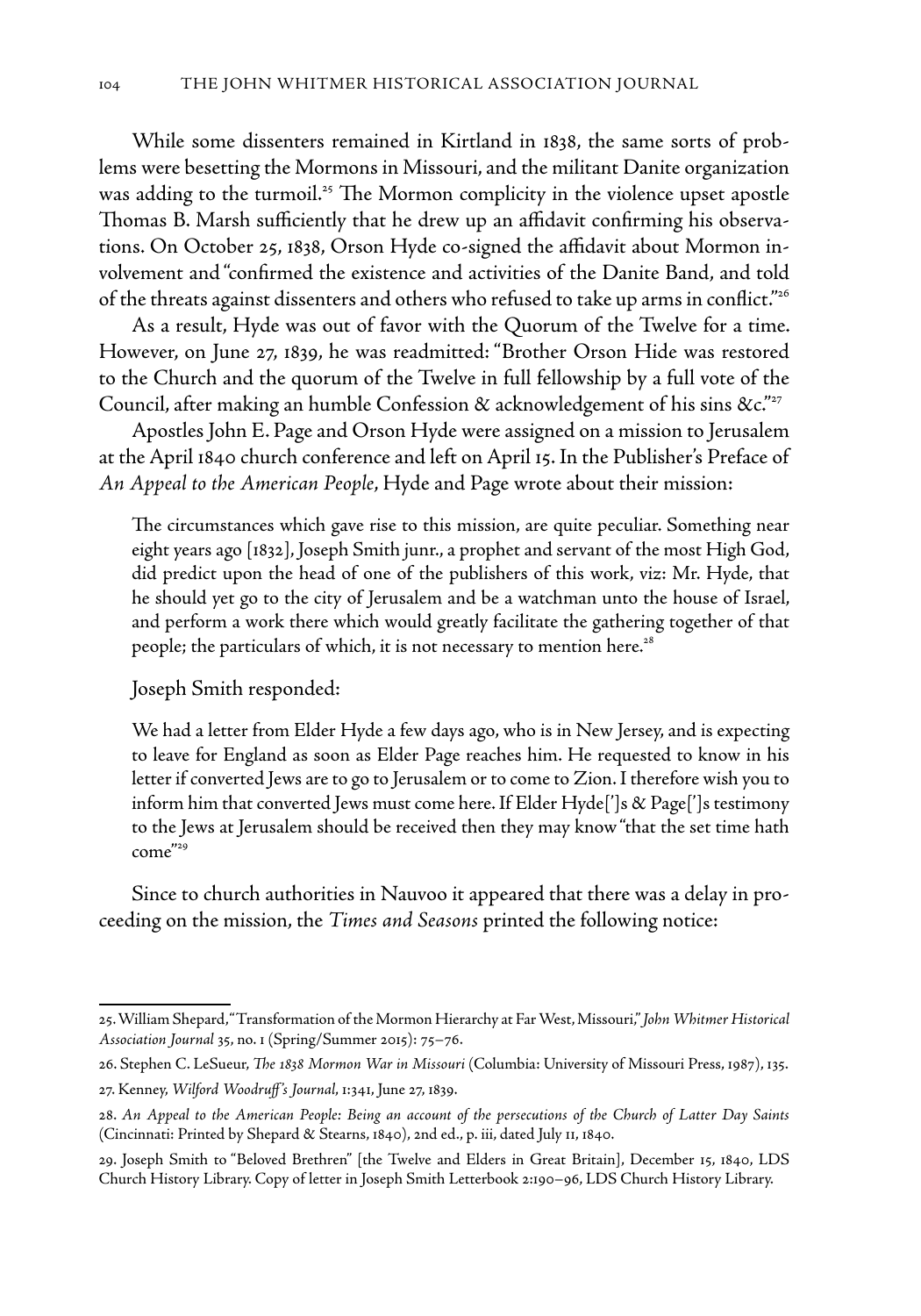Elders Orson Hyde and John E. Page are informed, that the Lord is not well pleased with them in consequence of delaying their mission, (Elder John E. Page in particular,) and they are requested by the First Presidency to hasten their journey towards their destination.<sup>30</sup>

Because Page never arrived in New York, Hyde sailed to England without him on February 13, 1841.<sup>31</sup> On April 7 the apostles in England, "lade hands upon the head of Elder Orson Hyde & Blessed him in the name of the Lord, as he had be[e]n set apart by the first Presidency to take a mission to the Holy land, the City of Jerrusalem whare Jesus Dwelt, for the purpose of laying the foundation of a great work in that land. This is the first mission that any man has taken to the land of Asia belonging to the church of Christ of Latter Day Saints."32 Hyde then wrote of his assignment to Solomon Hirschell (1762–1842), the Chief Rabbi of Great Britain:

About nine years ago [1832], a young man with whom I had a short acquaintance [ Joseph Smith Jr.], and one, too, in whom dwelt much wisdom and knowledge—in whose bosom the Almighty had deposited many secrets, laid his hands upon my head, and pronounced these remarkable words: "In due time, thou shalt go to Jerusalem, the land of thy fathers, and be a watchman unto the house of Israel; and by thy hands, shall the Most High do a good work, which shall prepare the way, and greatly facilitate the gathering together of that people." Many other particulars were told me by him, at that time, which I do not write in this letter: But sufficient is written to show that divine appointment is claimed as the main-spring that has sent me forth from the embraces of an affectionate family, and kind friends as well as from the land that gave me birth.<sup>33</sup>

After spending time in England, Hyde left for the Holy Land.<sup>34</sup>

American missionaries had been establishing missions in Palestine for many years. The American Board of Commissioners for Foreign Missions (ABCFM) had planned to set up a mission in Palestine as early as 1818. In addition, "the Church Missionary Society (CMS), established in the period of British missionary revival in 1799, began its operations in the Mediterranean in 1812 and set up a Mediterranean mission in Malta in 1815. Other British missionary organizations active in the Mediterranean in the first half of the nineteenth century were the London Mis-

<sup>30. &</sup>quot;Elders Orson Hyde and John E. Page," *Times and Seasons* 2, no. 6 ( January 15, 1841): 287.

<sup>31.</sup> On John E. Page see John Quest, "John E. Page: Apostle of Uncertainty," in *Mormon Mavericks: Essays on Dissenters*, eds. John Sillito and Susan Staker (Salt Lake City: Signature Books, 2002), 19–33 and William Shepard, "Shadows on the Sun Dial: John E. Page and the Strangites," *Dialogue: A Journal of Mormon Thought* 41, no. 1 (Spring 2008): 34–66.

<sup>32.</sup> Kenney, *Wilford Woodruff's Journal*, 2:86, original spelling retained.

<sup>33.</sup> Copy of a letter of Orson Hyde to Solomon Hirschell, contained in letter to "President [ Joseph] Smith," June 15, 1841, London, England, *Times and Seasons* 2, no. 23 (October 1, 1841): 552–53.

<sup>34.</sup> For a map of Orson Hyde's travels to the Holy Land see Brandon S. Plewe, editor in chief, *Mapping Mormonism: An Atlas of Latter-day Saint History* (Provo, UT: BYU Press, 2012), 47.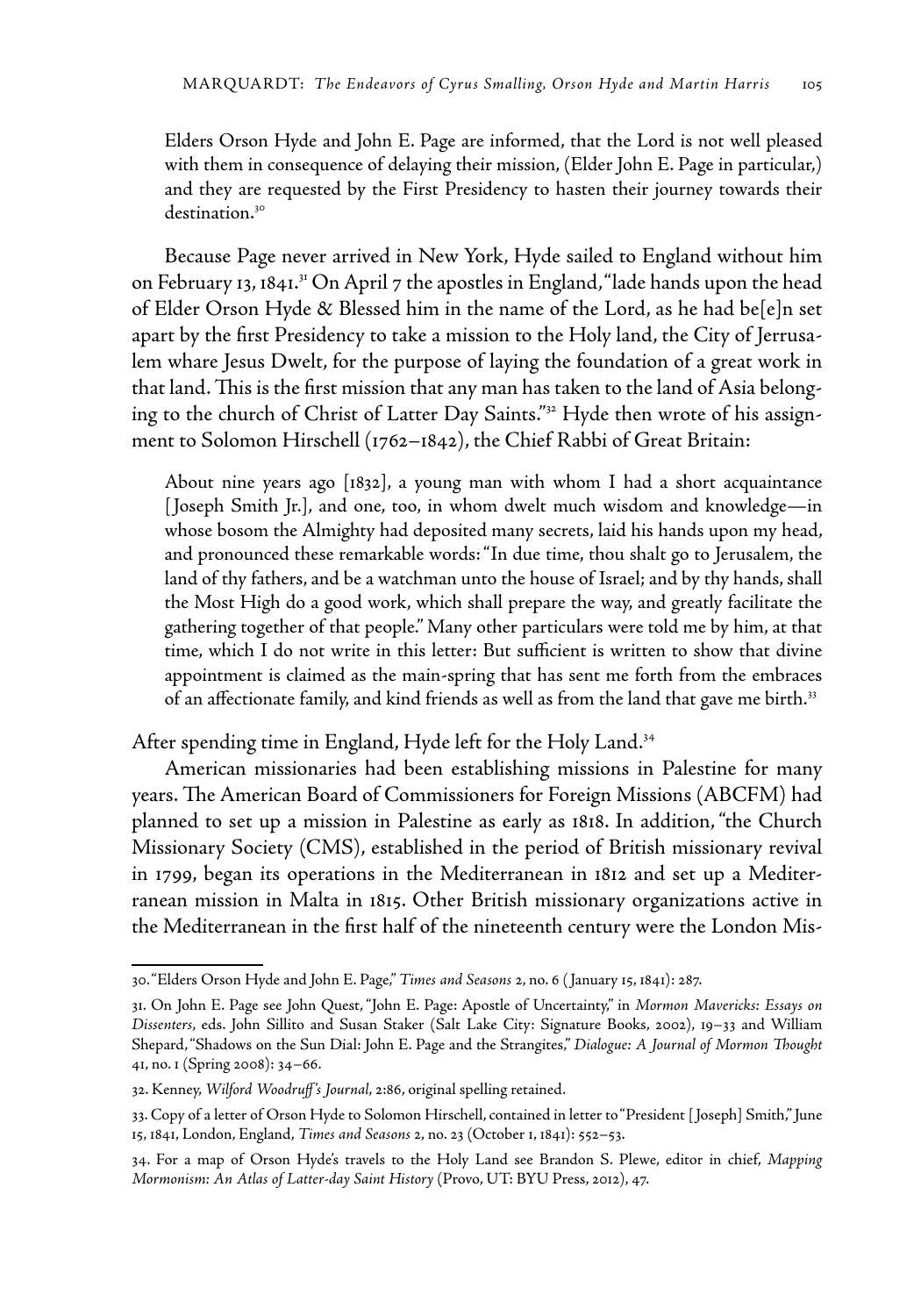sionary Society, the British and Foreign Bible Society, the London Society for Promoting Christianity among the Jews, the Religious Tract Society, and the Wesleyan Methodists."35 Levi Parsons in 1819 thought "the Jews had to convert and be restored to their Land."36

The following account is from Justin Perkins (1805–69), a Protestant clergyman, who had been sent on a mission by the ABCFM. Perkins mentioned that he met Orson Hyde after leaving Constantinople on September 21, 1841:

*Sept*. 21. We took passage on board the steamer Crescent, for Smyrna. We had a delightful view of Constantinople, as we left the harbor, and passed down the Marmora. Nothing can surpass its external loveliness and magnificence. The Lord hasten the time when St. Sophia, and all the hallowed temples of ancient christian worship, now in the hands of the enemy, may be rescued and filled with spiritual worshippers.

 On board the streamer was a countryman—the Reverend Mr. Hyde, of Illinois! A *Mormon missionary,* on his way to Jerusalem! He had reached Constantinople two days before, and sent his message in writing to the Jewish Patriarch there, and hastened on, without seeing that dignitary, or waiting for an answer, in his zeal to reach the holy city. His particular object, he said, was the conversion of the Jews, who, he expects, are soon to return to Jerusalem. He had been twice in England, as he stated, since 1837, and as the fruits of his labors there, eight or ten thousand had embraced the Mormon system. He had also travelled in Germany, and was now preparing a book for publication in the German language, which was to contain the Mormon system. With very moderate cultivation, he evidently possessed no small share of tact and shrewdness.<sup>37</sup>

Before the steamer departed, Orson Hyde had also met Rev. William Goodell (1792–1867), another clergyman and missionary to the Armenians. Justin Perkins continued the above account by relating a conversation between Hyde and Rev. Goodell:

He [Hyde] was introduced to Mr. Goodell, as an *American clergyman*, and dined with him. From some source unknown to the Mormon, Mr. Goodell had received an intimation of his religious connexion [connection]; and with his Yankee birthright of asking questions, to the no small surprise of his guest, he at length bolted the inquiry whether he were not a Mormon; which, with a momentary embarrassment, the stranger [Hyde] answered in the affirmative. Conversation then naturally ran upon the

<sup>35.</sup> Mehmet Ali Dogan, "American Board of Commissioners for Foreign Missions (ABCFM) and 'Nominal Christians': Elias Riggs (1810–1901) and American Missionary Activities in the Ottoman Empire," PhD diss., University of Utah, May 2013, 6.

<sup>36.</sup> Greenburg, *The Holy Land in American Religious Thought*, 114.

<sup>37.</sup> Justin Perkins, *Residence of Eight Years in Persia, among the Nestorian Christians* (Andover: Allen, Morrill & Wardwell, 1843), 488, emphasis retained. Brought to my attention by Erin Jennings Metcalfe. Goodell wrote, "Tus. [Tuesday] 21 Our dear brother & sister Perkins left today with the Nestorian Bishop in the Steamer on their way to America. we have much enjoyed their visit." Entry for September 21, 1841, Journal "B" (1836–43), 236, Box 1, William Goodell papers, Manuscript Division, Library of Congress, Washington, DC.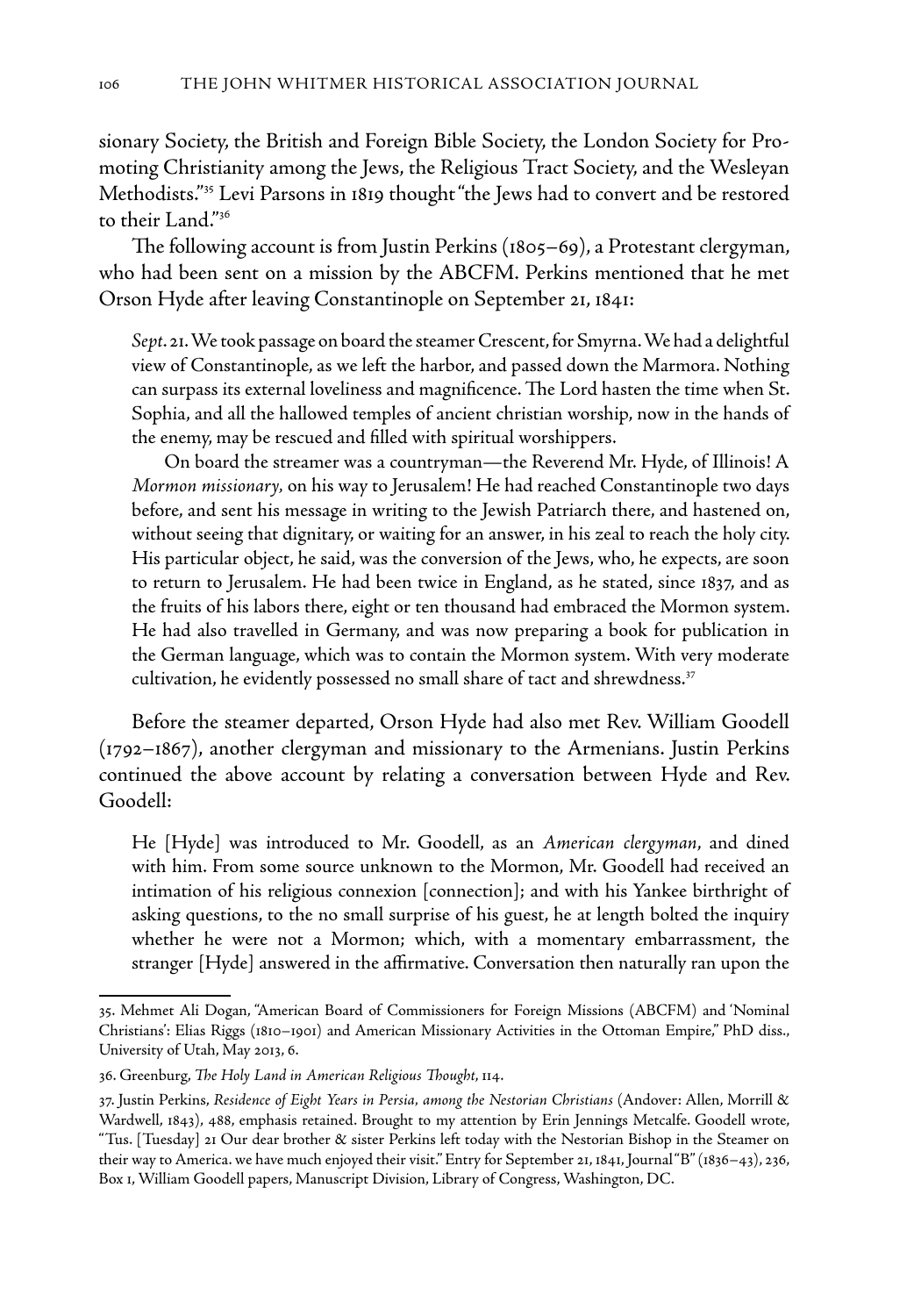peculiarities of the sect. Mr. G[oodell]. inquired whether they hold, that they enjoy the boon of *inspiration*. "Yes," said the Mormon, "and by the way," (patting his host upon the shoulder,) "I am thinking that *you* have just had a touch of it;" alluding to Mr. G[oodell].'s knowledge of his being a Mormon. The *names* by which the sect is called, were next mentioned. *Latter Day Saints*, said the Mormon, is the most common title among them. And how, inquire Mr. G[oodell]. with a slightly curling tone, do *latter* day saints differ from *former* day saints? *We* think they *do not* differ much [i. e. primitive Christians and his sect], was the Mormon's ready reply.<sup>38</sup>

Orson Hyde's travel letters were published by Parley P. Pratt in a pamphlet titled *A Voice from Jerusalem, or a Sketch of the Travels and Ministry of Elder Orson Hyde*. 39 On October 21, 1841, Hyde saw Jerusalem. He met with three missionaries, George B. Whiting (1801–55), Charles S. Sherman (1810–99) (both ABCFM) and a Mr. Gager (circa 1814–41) and described his conversation with them:

all sat in private meditation until Mr. Gager interrupted the silence by asking wherein the doctrines of our church differed from the doctrines of the established orthodox churches. I replied as follows:—"There are so many different kinds of orthodox doctrines, all differing one from the other, that it might be difficult to determine which one to be the standard by which ours should be tried; but, said I, with your permission, I will set forth and explain to you the principles of our faith, and then you can determine for yourselves wherein they differ from others." So, beginning at the Ministration of the Angel of the Lord, I expounded unto them many things concerning the rise of the church, its organization and ordinances, and form and order of its government, after which Mr. Sherman spake as follows:—

 "Now, we are here trying to do all the good we can, and have been for some length of time; and what more would you have us do, or what more can we do?" I replied after follows:—"It appears to me, even allowing your cause to be just and right, that your time is spent here to little or no purpose; not, however, that I would be understood as charging you with idleness or inattention; but the strong and deep-rooted prejudices which reign in the breasts of the people here against you, that they will not even allow you to educate their children, when you propose to do it gratuitously, must render your labors extremely limited; and, further the genius of your policy does not admit of your making that exertion which the Saviour of the world required his servants to make in former days. You receive a salary from a home institution, and by that institution you are directed to remain here whether the people will hear or not; whereas the Saviour taught his disciples to depart, and shake the dust from their feet, against that house, city, or people, that would not hear them, and not spend their labour for that which did not profit." . . .

<sup>38.</sup> Perkins, *Residence of Eight Years in Persia, among the Nestorian Christians*, 488–89, emphasis retained.

<sup>39.</sup> See Peter Crawley, *A Descriptive Bibliography of the Mormon Church Volume One 1830–1847* (Provo, UT: Religious Studies Center, Brigham Young University, 1997), 187–89.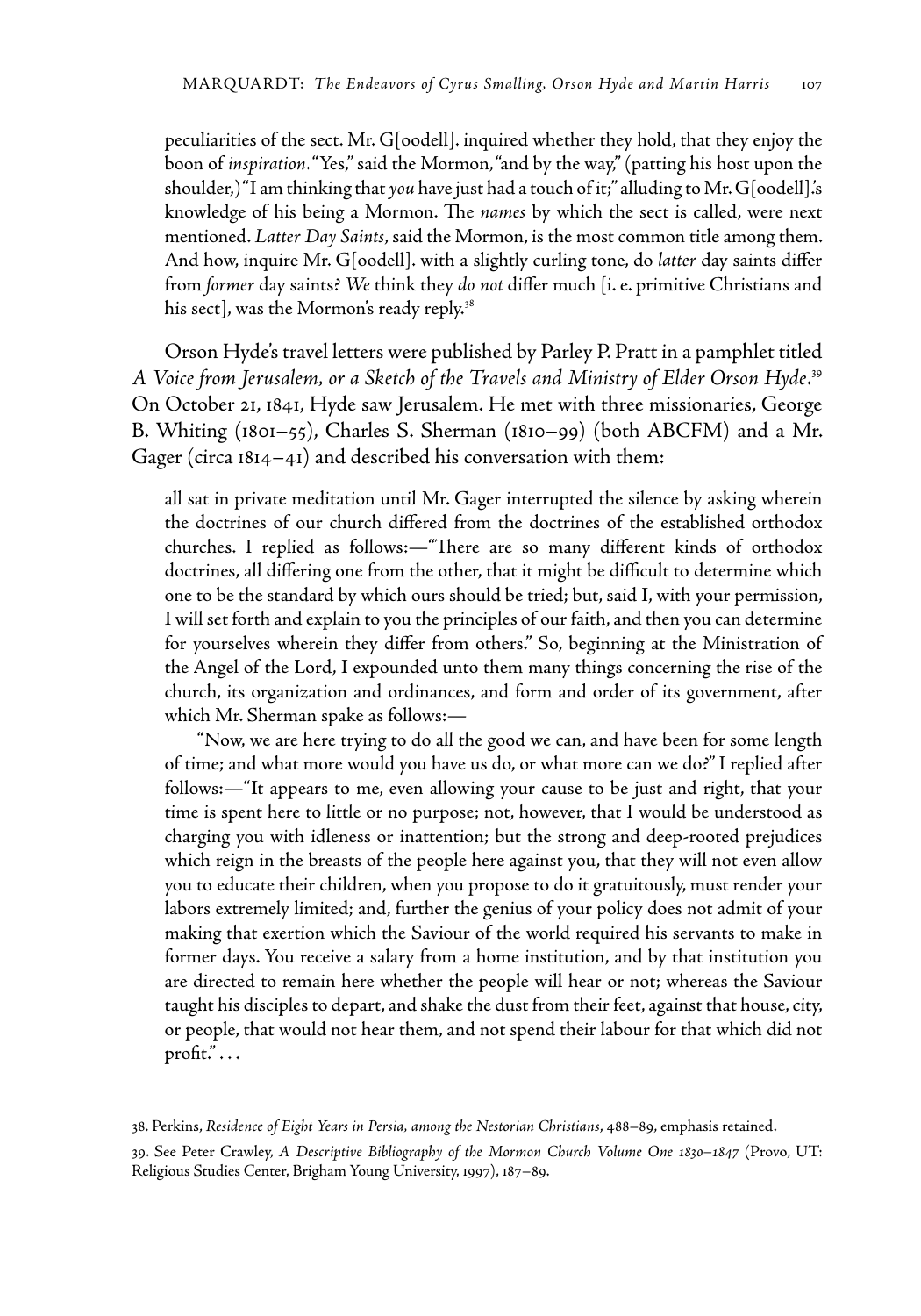Mr. Whiting then asked if we acknowledged any to be christians except those who embraced our doctrines and joined our church? To this I replied in the following manner:—"We believe there are many in all the different churches, with many who are externally attached to no church, who serve the Lord according to the best light and knowledge they have, and this service is unquestionably acceptable in his sight; and those who have died in this condition have no doubt gone to receive the reward of their labours in the mansions of rest. But should He be pleased to send more light and truth into the world, or revive those principles of truth, which have been made to yield their sovereignty to the opinions of men, and they refuse to receive them, or walk in them, their service would cease to be acceptable to the Lord, and with no degree of propriety could we acknowledge them true christians; and we do know, and are sure, that the Lord has caused more light to shine, and that he will hold none guiltless who refuse to walk in it after the means of obtaining it are brought to their knowledge, and placed within their reach." 40

Hyde then questioned the priesthood and baptism of Rev. Whiting.

Early Sunday morning, October 24, Orson Hyde arrived in Jerusalem, shortly departing for the Mount of Olives. Here "in solemn silence" he wrote his dedication prayer, "to dedicate and consecrate this land unto Thee, for the gathering together of Judah's scattered remnants." Included in his supplication for the Jewish people were the following:

Incline them to gather in upon this land according to thy word. Let them come like clouds and like doves to their windows. Let the large ships of the nations bring them from the distant isles; and let kings become their nursing fathers, and queens with motherly fondness wipe the tear of sorrow from their eye. . . .

 Let them know that it is thy good pleasure to restore the kingdom unto Israel—raise up Jerusalem as its capital, and constitute her people a distinct nation and government, with David thy servant, even a descendant from the loins of ancient David, to be their king.

Hyde also prayed for a stranger in Philadelphia who gave him some gold for his journey. He also prayed "to remember Zion, with all her stakes, and with all her assemblies" and the "presidency of thy Church." Hyde later wrote, "On the top of Mount Olives I erected a pile of stones as a witness according to the ancient custom. On what was anciently called Mount Zion, where the Temple stood, I erected another, and used the rod according to the predication upon my head."<sup>41</sup>

<sup>40.</sup> Letter of Orson Hyde from Trieste, January 1, 1842, to "Dear Brethren of the Twelve," *A Voice from Jerusalem, or a Sketch of the Travels and Ministry of Elder Orson Hyde* (Liverpool: Published by P. P. Pratt, 1842):6–20, emphasis omitted. Excerpts of the letter were published in the *Latter-Day Saints' Millennial Star* 2, no. 11 (March 1842): 168 and *Times and Seasons* 3, no. 18 ( July 15, 1842): 847–53.

<sup>41. &</sup>quot;Interesting News from Alexander and Jerusalem. Letter from Elder Hyde," to Parley P. Pratt, November 22, 1841, *Millennial Star* 2, no. 9 ( January 1842): 132–36.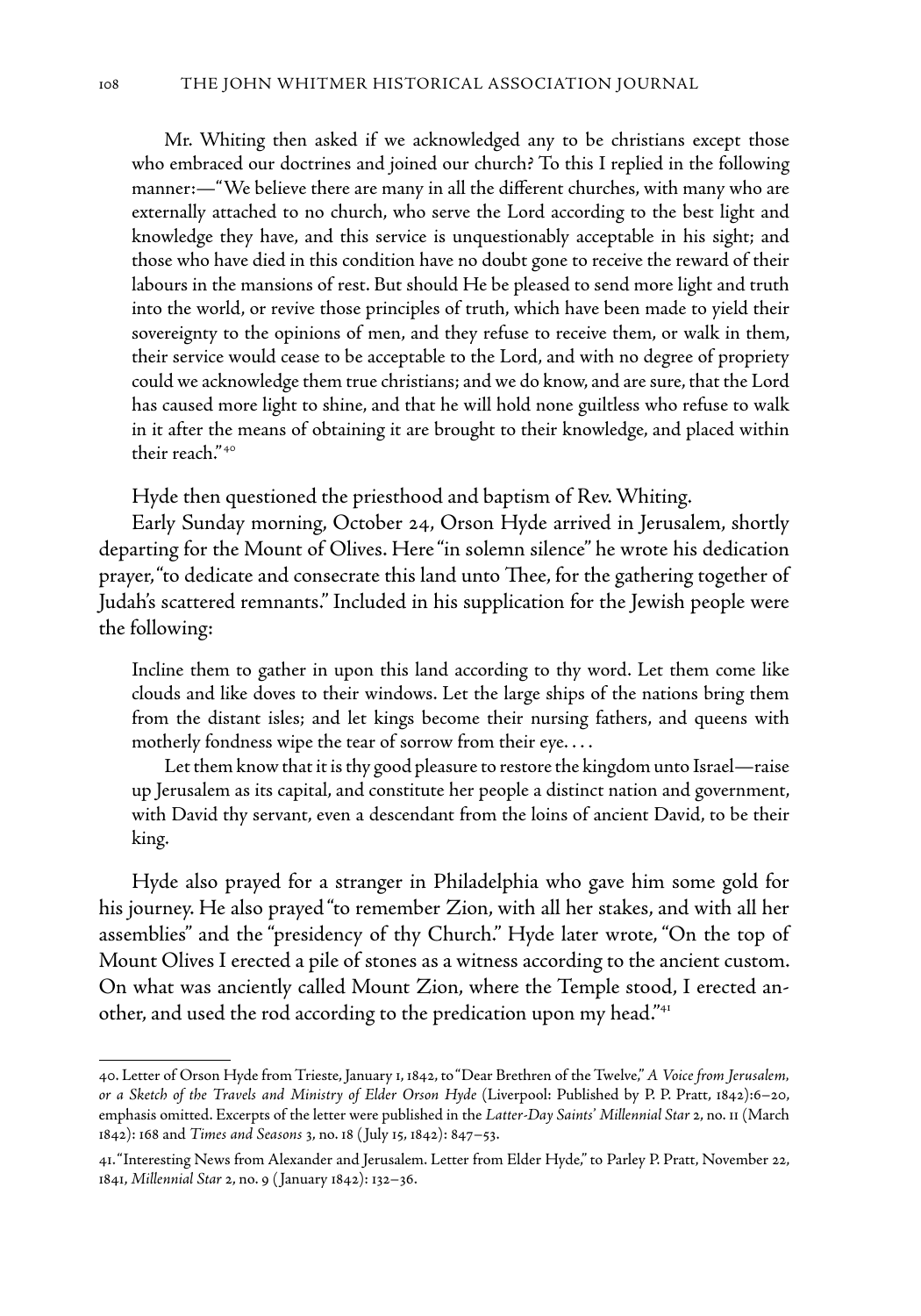Back in Nauvoo at a special conference held on April 7, 1842, John E. Page explained why he did not stay with Hyde while gathering funds for the trip to Jerusalem. Joseph Smith responded "that Elder Page should have stuck by Elder Hyde, and he might have gone to Jerusalem, that there is nothing very bad in it … When Elder Hyde returns we will reconsider the matter, and perhaps send them back to Jerusalem, we will fellowship Elder Page until Elder Hyde comes, and we will then weld them together and make them one. A vote was then put, and carried that we hold Elder Page in full fellowship."42

Orson Hyde returned to Nauvoo from his thirty-one-month mission on December 7, 1842. William Clayton wrote in the Book of the Law of the Lord that Joseph Smith "dined with E[lde]r Orson Hyde & family" and "this day returned home from his Mission to Jerusalem."43 In January 1843 after President Smith told about a dream he had, "Elder Hyde told of the excell[e]nt white wine he had in the east. Joseph prophcid [prophesied] in the name of the Lo[r]d—that he would drink wine with him in that country." Smith expressed his own hope to go to England himself and "to all countries where we are a mind for to go,"<sup>44</sup> wishing to travel "through Europe probably to Jerusalem and thus raise a great excitement through the whole world."45

#### **Martin Harris**

Martin Harris was a member of the Kirtland High Council until September 3, 1837, when he lost the position, ultimately to be excommunicated at the end of the year. However, he continued to preach the Book of Mormon and was rebaptized nearly three years later by July 18, 1840.<sup>46</sup>

In 1846 Harris accepted James J. Strang as a prophet and successor to Joseph Smith. In September Harris attended a conference at the Kirtland Temple that adopted the following resolution:

RESOLVED, (one vote in the negative), That we sustain and uphold with our faith and prayers, and acknowledge in his administration James J. Strang, as First President of this Church, and as the duly appointed successor of Joseph Smith, as Prophet, Seer, Revelater [Revelator], and Translater [Translator] unto this Church, according to the Law of the Church, and the word of God.<sup>47</sup>

<sup>42. &</sup>quot;Conference Minutes," *Times and Seasons* 3, no. 12 (April 15, 1842): 761–62

<sup>43.</sup> Andrew H. Hedges, Alex D. Smith, and Richard Lloyd Anderson, eds., *Journals, Volume 2: December 1841– April 1843* (Salt Lake City: Church Historian's Press, 2011), 2:172, cited hereafter as Hedges, *Journals, Volume 2*. 44. Hedges, *Journals, Volume 2*:247–48.

<sup>45.</sup> Ibid., 2:248, note 297 from William Clayton Journal, January 20, 1843.

<sup>46.</sup> H. Michael Marquardt, "Martin Harris: The Kirtland Years, 1831–1870," *Dialogue: A Journal of Mormon Thought* 35, no. 3 (Fall 2002): 11–20.

<sup>47. &</sup>quot;Kirtland," *Voree Herald* 1, no. 9 (September 1846): 1–2, Voree [near Burlington], Wisconsin Territory.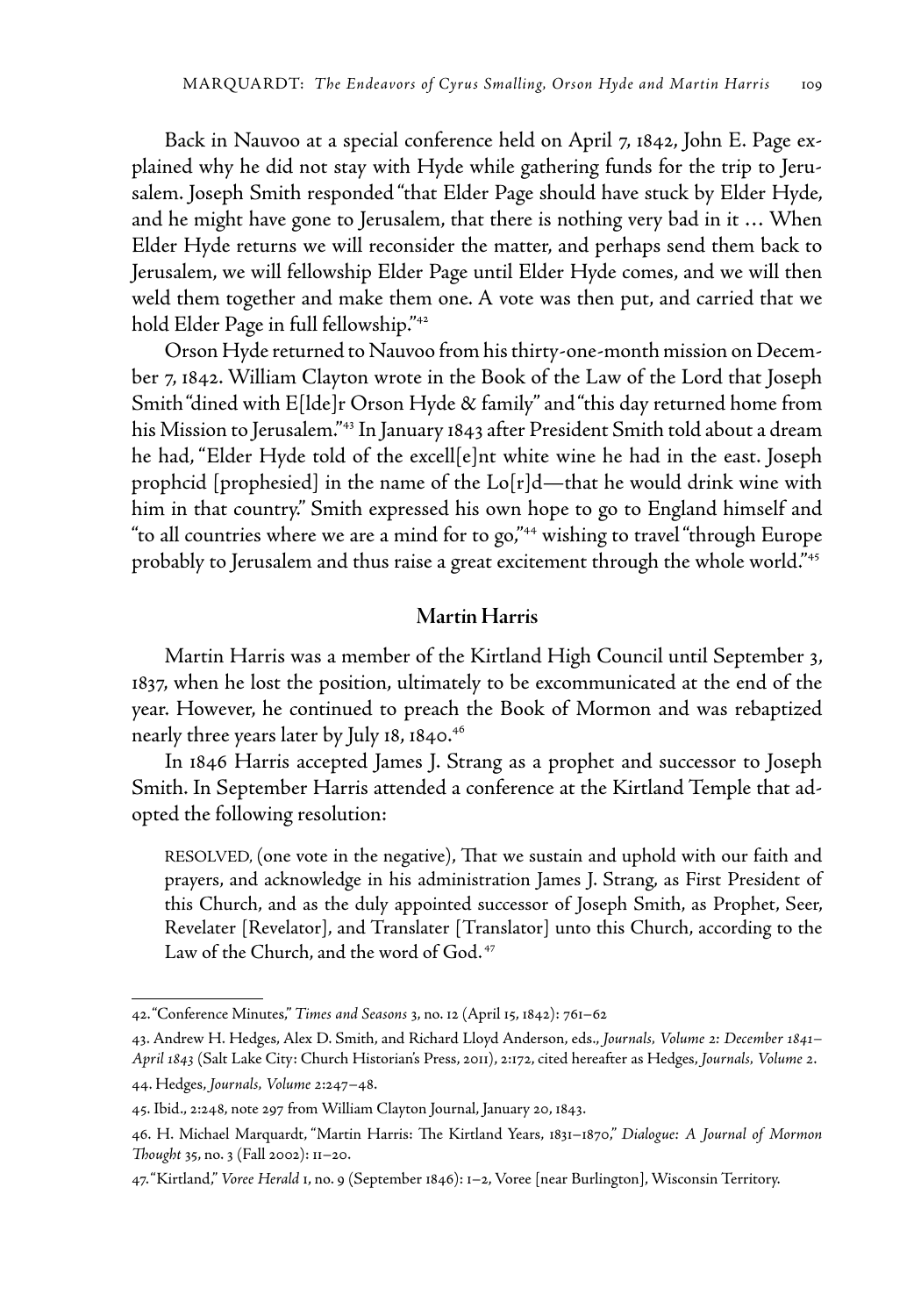At the conference Harris was appointed a member of Strang's High Council, as was his brother Preserved and William Cowdery, the father of Oliver. Leonard Rich<sup>48</sup> was chosen as stake president and Lester Brooks as an apostle.

Harris was one of a large following of Mormons who acknowledged Strang as possessing the true order of the church.<sup>49</sup> Strang shortly assigned Harris to go on a mission to England with plans to be away from Kirtland for at least a year. Within a month he had signed over his power of attorney to his brother Preserved and Bishop Jacob Bump.<sup>50</sup> Shortly thereafter, Harris left Kirtland with Apostle Lester Brooks and arrived in England in October 1846.

The *Latter Day Saints' Millennial Star*, the church publication in the hands of the Twelve Apostles in England, republished a circular that contained a letter of August 4, 1846, from Crandell Dunn to William A. Appleby relating negative content concerning Strang. Dunn had been presiding over the western part of Michigan when Strang presented his claim as a prophet in August 1844. The circular was published in the issue of October 15, 1846 and would have significant effect upon Harris's mis $sion.<sup>51</sup>$ 

The two arrived in Liverpool, England, but opposition had already arisen as a result of the *Millennial Star* article. Elder Marsden "made Strangism look so contemptibly mean, that Martin publicly denied being sent by Strang, or being in any way, connected with him."52

At a quarterly conference held in Birmingham on October 25 Harris wanted to speak, but the conference voted to deny his request. The *Millennial Star* printed the result of Martin's attempt to preach to the conference:

We also learn, from Elder Wheelock's letter of Birmingham, that Martin Harris and his escort have paid them a visit. He [Harris] introduced himself to their conference meeting and wished to speak … On being rejected by the united voice of the conference, he went out into the street, and began to proclaim the corruption of the Twelve; but here the officers of government honoured him with their presence — two policemen came and very gently took hold of each arm and led Martin away to the Lock-up.<sup>53</sup>

52. "Strangism.—Invitation to Imposters," *Latter Day Saints' Millennial Star* 8, no. 9 (November 20, 1846): 137.

<sup>48.</sup> Janet Lisonbee, *Mormon Graves in Kirtland: A Biographical Dictionary of Early Saints Buried in the Kirtland Area* (Independence, MO: John Whitmer Books, 2009), 31–33.

<sup>49. &</sup>quot;Progress of the Work," *Voree Herald* 1, no. 9 (September 1846): 3.

<sup>50.</sup> Copy of Power of Attorney, September 4, 1846, Martin Harris Legal Documents, L. Tom Perry Special Collections, Harold B. Lee Library, Brigham Young University, Provo, Utah; photo in *BYU Studies* 24, no. 4 (Fall 1984): 426.

<sup>51.</sup> *The Latter-Day Saints' Millennial Star* 8, no. 6 (October 15, 1846): 93, Liverpool, England. Orson Hyde and John Taylor arrived in England on October 3, 1846. Hyde became the editor of the *Star*. It was claimed that there was confusion in the church in England, see "English Churches," *Voree Herald* 1, no. 9 (September 1846): 3.

<sup>53. &</sup>quot;Notices," *Latter Day Saints' Millennial Star* 8, no. 8 (November 15, 1846): 128. Cyrus Wheelock recorded his journal, "he [Martin Harris] was not to be put of[f] so he must and would preach and Accordingly Decampt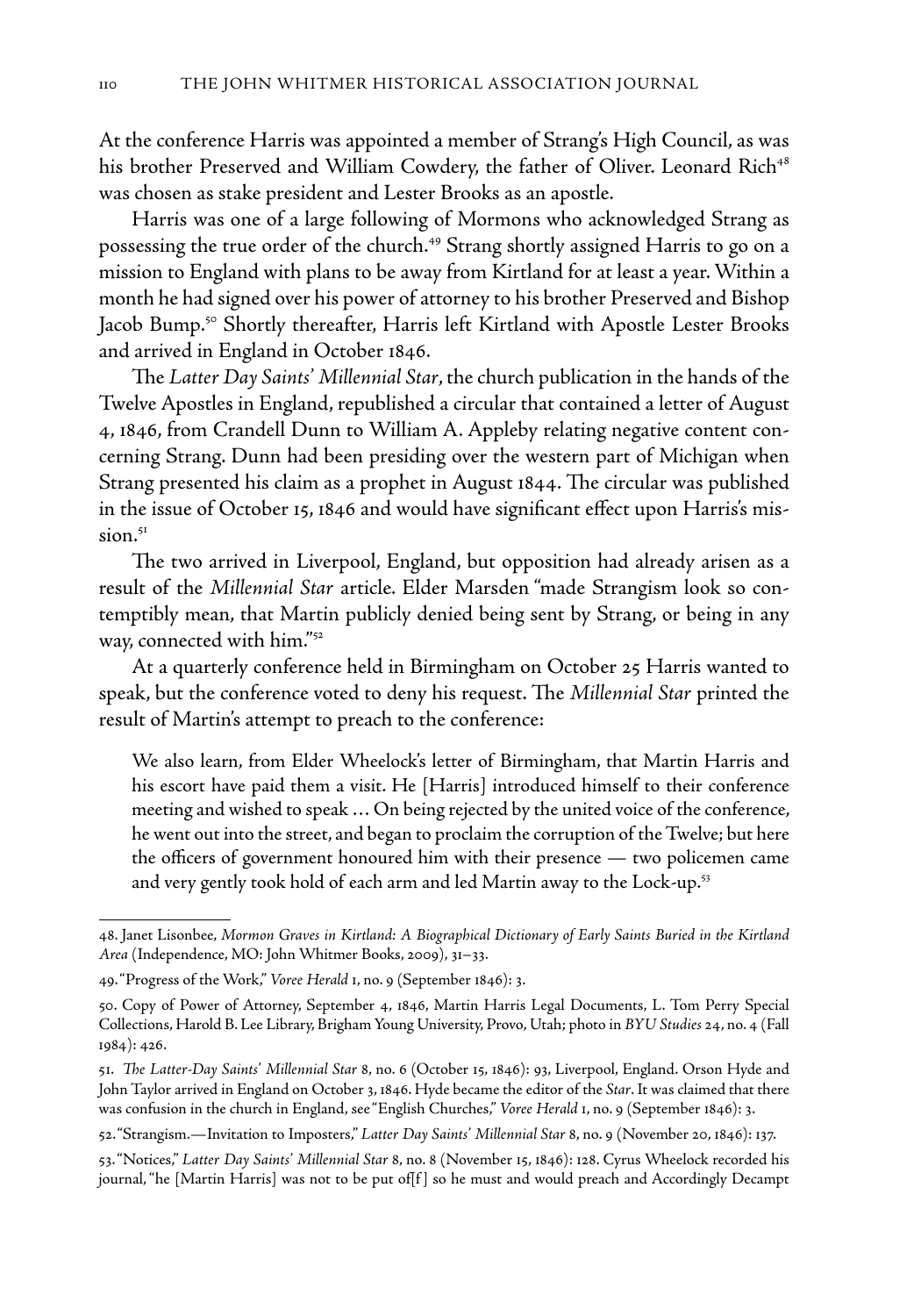#### An editorial proclaimed that Harris was of the devil and a wicked man:

Martin Harris. One of the witnesses to the Book of Mormon, yielded to the spirit and temptation of the Devil a number of years ago—turned against Joseph Smith and became his bitter enemy.… In one of his fits of monomania, he went and joined the "Shakers" or followers of Anne Lee. He tarried with them a year or two, or perhaps longer, having had some flare ups while among them; but since Strang has made his entry into the apostate ranks, and hoisted his standard for the rebellious to flock too, Martin leaves the "Shakers," whom he knows to be right, and has known it for many years, as he said, and joins Strang in gathering out the tares of the field. We understand that he is appointed a mission to this country, but we do not feel to warn the Saints against him, for his own unbridled tongue will soon show out specimens of folly enough to give any person a true index to the character of the man.<sup>54</sup>

Harris and Brooks did not have any success in their missionary work during the time they were abroad. In fact it was one of the shortest Mormon missions to England, lasting only two-and-a-half months. They arrived back in New York on December 8, 1846, and were in Kirtland by January. Martin then joined former apostle William E. McLellin's Church of Christ, which was advocating David Whitmer as prophet, seer, revelator and successor to Joseph Smith. In a letter to Strang, Lester Brooks wrote, "Martin Har[r]is I learn is at Kirtland doing all he can against you. The greatest blunder that ever I committed was in taking Harris to England"<sup>55</sup>

Harris remained in Kirtland until 1870 when he traveled with Edward Stevenson to Utah Territory and was rebaptized in the Salt Lake Endowment House. He died in Clarkston, Cache County on July 10, 1875, at the age of ninety-two.

#### **Summary**

Cyrus Smalling, Orson Hyde, and Martin Harris, though called as missionaries to go to other nations, did not always accomplish their missions as planned. Orson Hyde did make it to Jerusalem and dedicated the Holy Land for the return of the Jews, but without his fellow apostle John E. Page. Being a missionary was hard, living away from family, and often having difficulty obtaining food, lodging, and financial

<sup>[</sup>Decamped] to the Street and Commenced holding forth to the annoyance of the people while thus engaged to [two] policemen Verry [Very] politely wa[i]ted uppon [upon] him Each affectionately taking an arm and thus the Dram Curtain fell and the Drama Closed to the great Amusement of the Spectators." Cyrus H. Wheelock Journal, October 25, 1846, LDS Church History Library. See also Robin Scott Jensen, "A Witness in England: Martin Harris and the Strangite Mission," *BYU Studies* 44, no. 3 (2005): 79–98.

<sup>54. &</sup>quot;Sketches of Notorious Characters," *Latter Day Saints' Millennial Star* 8, no. 8 (November 15, 1846): 124.

<sup>55.</sup> Brooks to Strang, March 14, 1847, James Jesse Strang Collection, WA MSS 447, Box 1, folder 38, General Correspondence, #258, Beinecke Rare Book and Manuscript Library, Yale Collection of Western Americana, Yale University, New Haven, Connecticut.